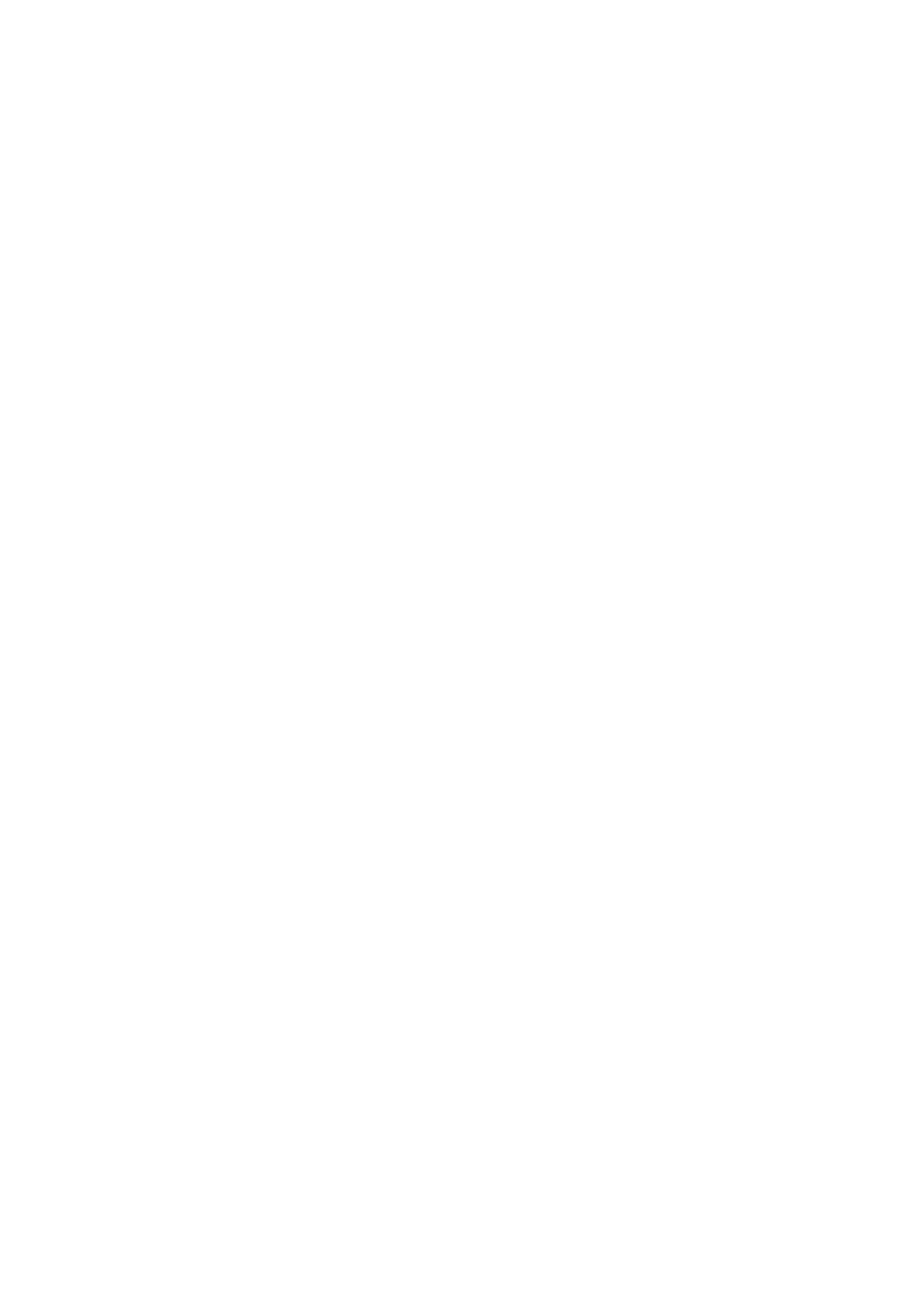

### **In-Between States: Sarah Polley's** *Take This Waltz* **and Xavier Dolan's** *Laurence Anyways*

#### **Abstract**

Two recent films by young Canadian directors, deal with characters entangled in in-between states. Margot in Sarah Polley's *Take This Waltz* is caught between her comfortable marriage and her passionate affair with a neighbour, while Laurence in Xavier Dolan's *Laurence Anyways* is more radically unsettled by his decision to become a woman. Both films lay themselves open to accusations of superficiality, by drawing on the conventions of romantic comedy (*Take This Waltz*) or by a flamboyantly melodramatic style (*Laurence Anyways*), but both work to unsettle easy assumptions about the relations of surface and depth, image and self, fantasy and bodily reality.

#### **Key words**

*Sarah Polley; Xavier Dolan; national identity; sexuality; romantic comedy; melodrama; postmodernism; fantasy*

> We could see Canada as a nation desperately searching for full communion while at the same time recognizing its impossibility. This is really key: we seem to recognize and accept the impossibility of full union because we sense it's a false ideal (Monk 2013: 253–254).

In this essay, I will examine two recent Canadian films, *Take This Waltz* (Sarah Polley 2011) and *Laurence Anyways* (Xavier Dolan 2012), which accord remarkably well with Katherine Monk's formulation in their depiction of characters searching for, and failing to achieve, "full communion". In doing so, I would like to resist the rather too neat assumption that these representations derive from something Monk calls "the Canadian psyche" (2001: 10). It is simply not true that, as she claims,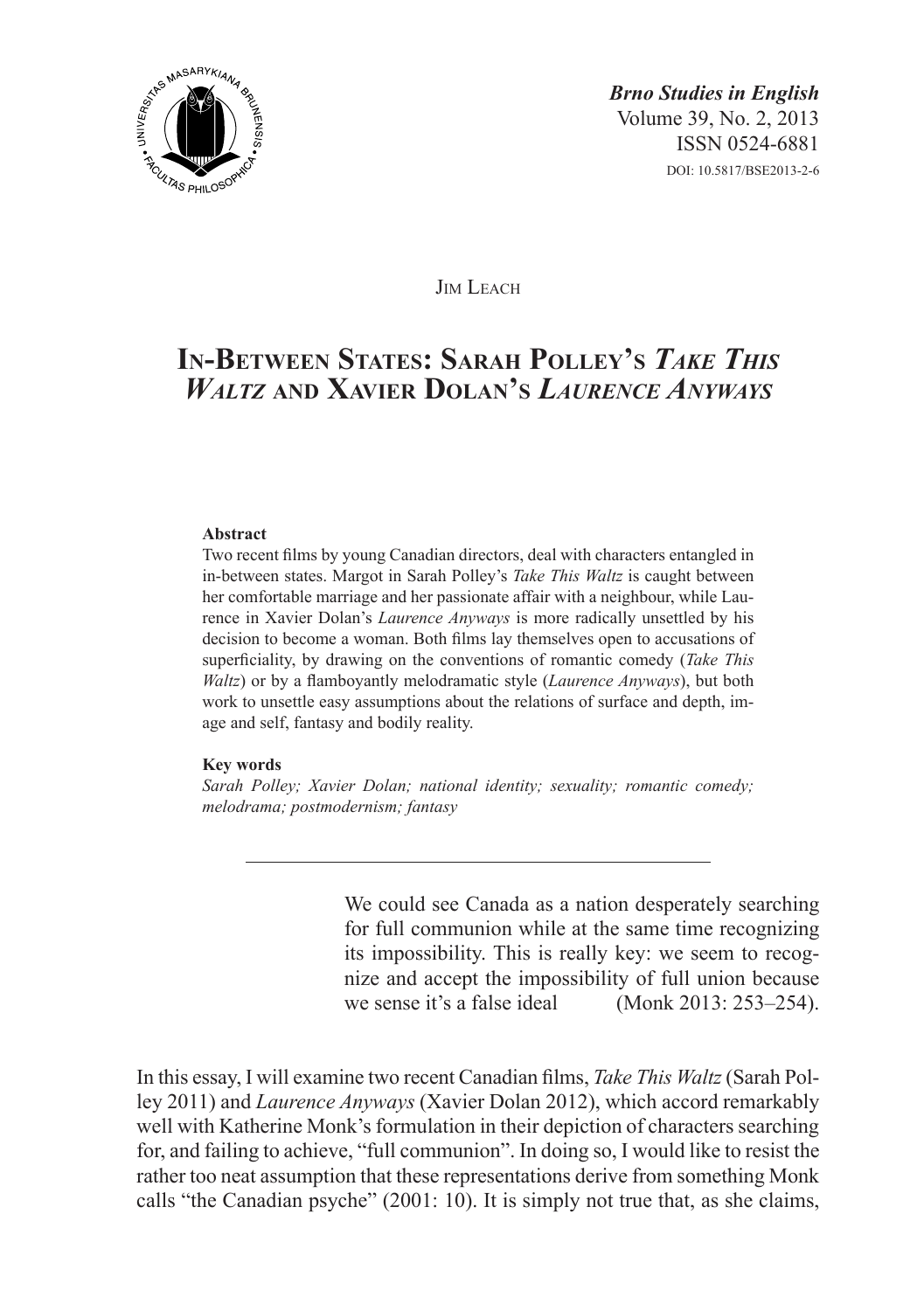"every film … to emerge from the Canadian tradition has a realistic approach to sex that denies the fiction of a happy-ever-after" (2013: 254), or that, as she suggests in her earlier book on Canadian cinema, *Weird Sex and Snowshoes*, "we clearly don't buy into" the fantasy of "the sexually omnipotent James Bond" (2001: 142). Leaving aside the fact that most Canadians prefer to watch Hollywood films, many Canadian films do not conform to this model and many non-Canadian films adopt a similarly "realistic" approach to sexuality. On the other hand, as Richard Cavell and Peter Dickinson have remarked, "the stories we tell about our sexualities are one of the ways in which we articulate our sense of nationhood" (2006: xv), and what I will argue here is that these two films are noteworthy examples of contemporary Canadian cinema because the stories they tell resonate within, but are not limited to, the national culture in which they are embedded.

The two young directors of these films would, at first glance, seem to have little in common, apart from the fact that they both began their careers as child actors.<sup>1</sup> However, while they make their films within the very different cultural frameworks of English Canada and Quebec, they are both working in environments in which the national and the international interact and overlap. Polley, who has established an international profile as an actress, has said that she would be "excited to make a film anywhere, but … I'll probably always feel quite rooted in Canada, and I think my films will generally have a sense of place there" (quoted in Milzoff). Dolan came under some suspicion in Quebec for insisting that "today more than ever, it is obvious that Quebec cinema is becoming international," but he was quick to add, "Quebec is an inspirational place: our habits allow us to express the ideas of a surviving people" (quoted in Fradet 2012b: 46–47). Clearly, both directors would see the issues of sexuality and gender in their films as shaped by their cultural roots, and the sense of being in-between experienced by Margot (Michelle Williams) in *Take This Waltz* and Laurence (Melvin Poupaud) in *Laurence Anyways* has a special resonance in both cultures, but with rather different implications. Despite these differences, the depiction of Toronto and Montreal, the two main locations in these films, illustrates Polley's belief that "the more a film is specific about where it is, the more the universality of the story resonates" (quoted in Milzoff 2012).

Polley's first feature film as director was *Away from Her* (2006), which received widespread critical acclaim for its depiction of a man (Gordon Pinsent) struggling to come to terms with the effects of Alzheimer's Disease on his wife (Julie Christie). Polley was not yet thirty, and many critics praised her nuanced and restrained approach to such a topic and the performances she drew from her veteran stars. Dolan was only twenty when his first feature, *J'ai tué ma mère*/*I Killed My Mother* (2009) was released. The film went on to win prizes at the Cannes Film Festival, but it came under attack from some critics in Quebec, who resented Dolan's presumption in daring to write, direct, star in, produce, edit and design the costumes for his film.

The two films I have chosen to focus on were less well received than their directors' other work. *Take This Waltz*, Polley's second feature, was often seen as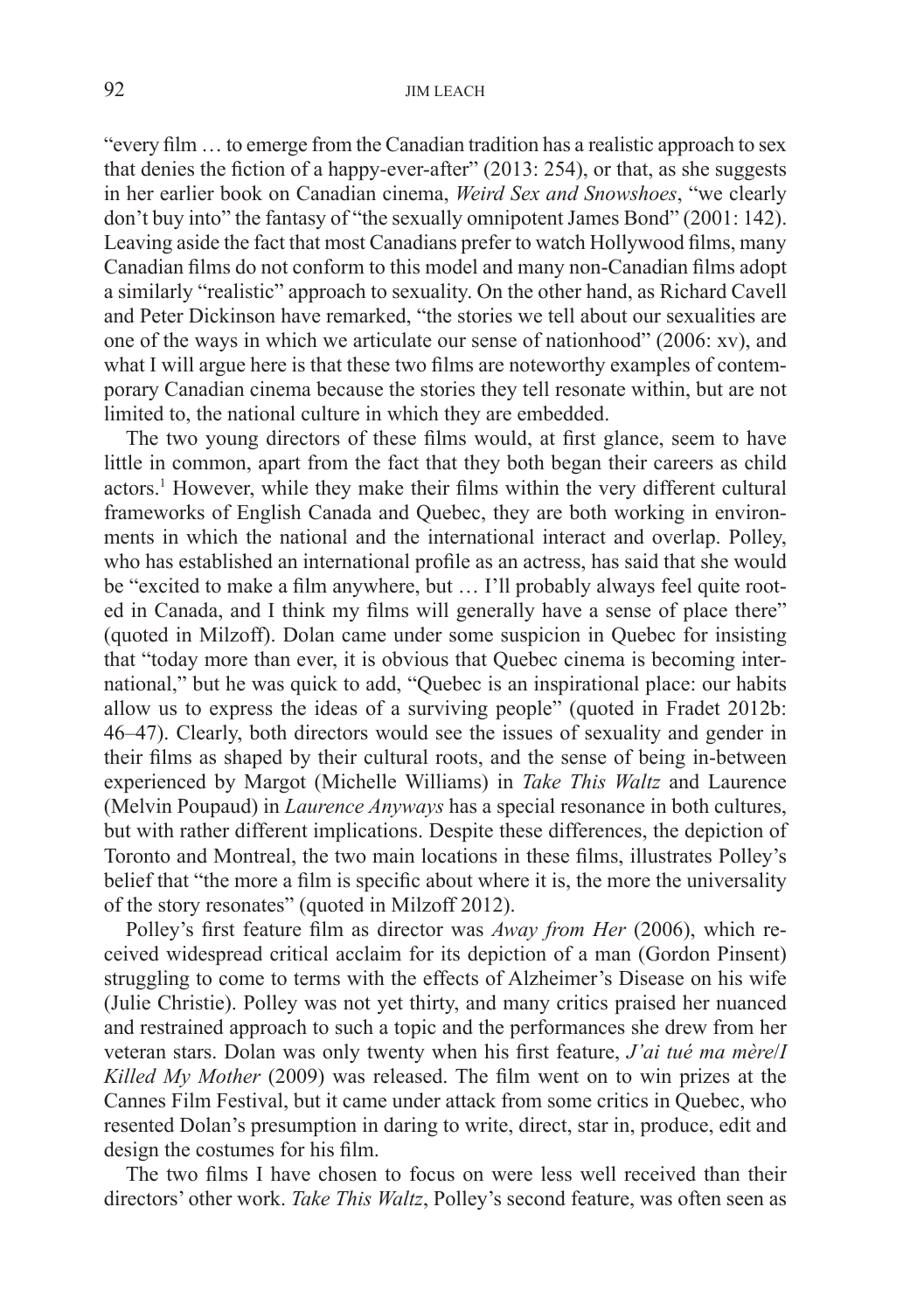a step back after *Away From Her* and as a rather insignificant romantic comedy, lacking the subtlety of the first feature or the challenging fusion of documentary and fiction in *Stories We Tell* (2013), Polley's investigation into the mysterious circumstances of her own birth. Regarded by many as a trivial genre film, with an American star, *Take This Waltz* could be dismissed as "a relative disappointment, content to develop predictable characters and stories" (Thomson 2013: 62) and "weighed down by an overly whimsical tone that frequently flirted with preciousness" (Porton 2013: 36). The reception of *Laurence Anyways* was rather less antagonistic than that of *J'ai tué ma mère* or Dolan's second feature, *Les Amours imaginaires*/*Heartbeats* (2010), but the relative lack of outrage seemed to imply that it was a less challenging film. It may have seemed less personal than the first two films because Dolan did not act in it, but there were still objections that, despite its length (almost three hours), its depiction of a man who decides to undergo a sex change was "concerned once again much more with the external effects of an affirmation of identity than with the very radical nature of this change" (Dequen 2012: 64).

My contention in this essay is that both of these films repay closer attention because of the ways in which they belie their initial appearances to explore characters undergoing changes that leave them in "in-between" states that call into question the categories through which their culture (including movies) defines what is "normal" and tries to regulate gender roles and identities. Early on in *Take This Waltz*, Margot changes flights in Montreal on a trip from Nova Scotia to Toronto and admits that she is "afraid of connections – in airports" and that she doesn't "like being in-between things." In the course of the film, she finds herself in exactly this situation, caught between the security offered by her stable but unexciting marriage to Lou (Seth Rogen), who is writing a cookbook consisting solely of recipes for chicken, and her attraction to Daniel (Luke Kirby), an artist who earns his living pulling a rickshaw around the city for tourists and refers to himself as a "modern-day hobo". The idea of being in-between in *Laurence Anyways* is not stated so explicitly but permeates the entire film after Laurence, a schoolteacher, announces, on his  $35<sup>th</sup>$  birthday, that he wants to live the rest of his life as a woman. While he prepares for the operation, he dresses as a woman and loses his job, and is caught between genders. He must deal not only with the hostility of people who feel threatened by this affront to established gender codes but also with the difficulties that his partner Frédérique (Suzanne Clément), who works in the film industry and to whom he still feels strongly attached, has in coping with the effects of his decision.

While *Take This Waltz* seems to be (and is) much the simpler film, concerned only with heterosexual relations, its genre and tone are much more difficult to pin down than many of its reviewers suggested. Its depiction of the break-up of a marriage suggests a comparison with *Blue Valentine* (Derek Cianfrance, 2010), an American "indie" film in which Michelle Williams also starred, but, whereas that film, maintains a bleak tone, with only a few momentary respites, from beginning to end, *Take This Waltz* starts out as if it will be a light romantic comedy.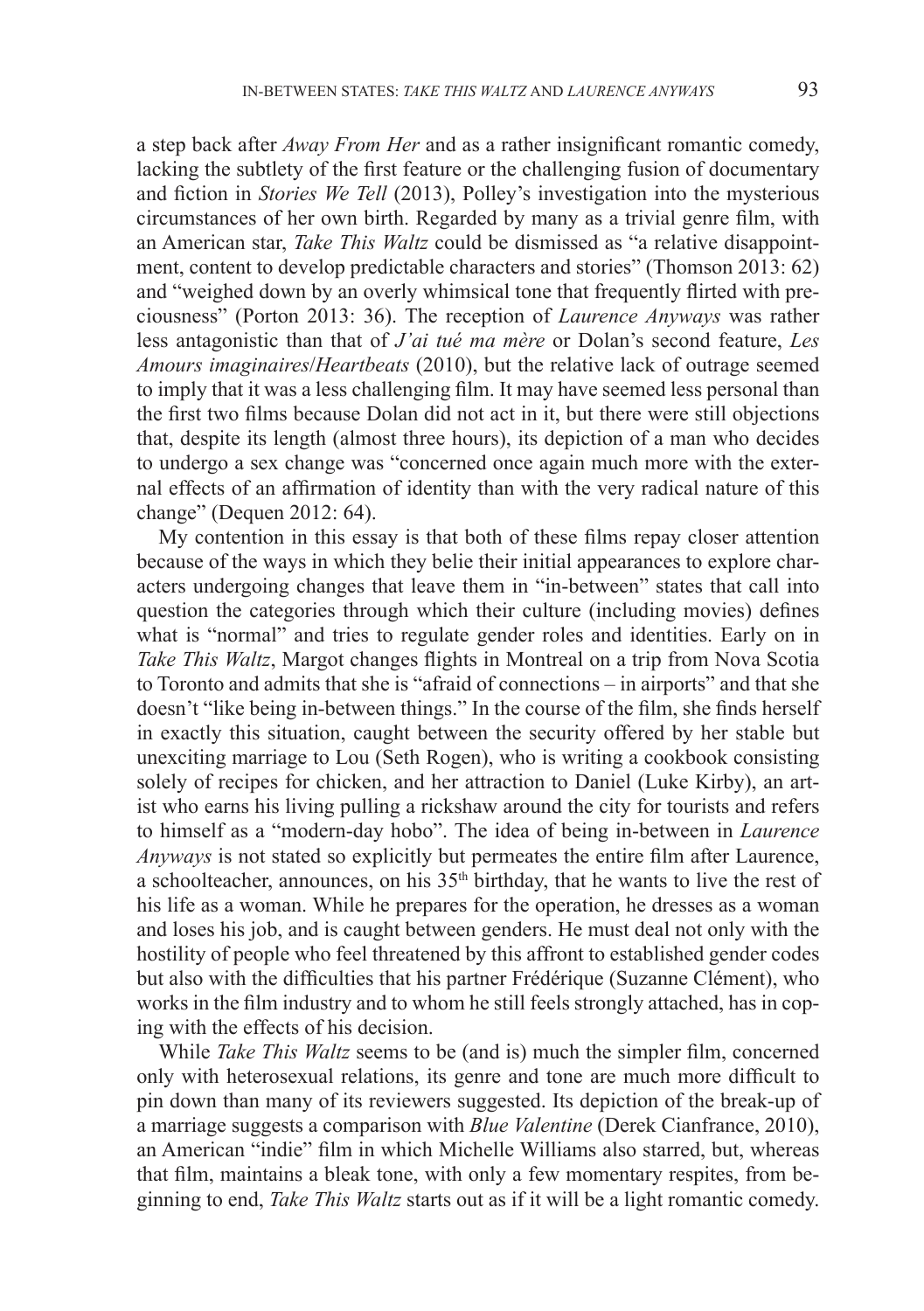Only gradually do darker undercurrents emerge, and the film itself thus seems to exist in an in-between state similar to the one that Margot finds so disturbing. It is as if the film wants to draw us into Margot's desires, creating utopian spaces full of potential in which she is unable to find a place and that are finally revealed as unrealistic. While Polley's film thus initially presents itself as a modest genre film, *Laurence Anyways* has been aptly described as a "big, dreamy, audacious picture" (Brady), and Dolan provocatively claims that the film that influenced him most was *Titanic* (James Cameron 1997) (quoted in Fradet 2012b: 47). His film certainly has an epic dimension, but its blending of melodrama in the context of queer sexuality, and what one reviewer called its "expressive maximalism" (Wigley 2012: 95), suggest a sensibility closer to directors such as Rainer Werner Fassbinder and Pedro Almodovar<sup>2</sup>

#### **New things grow old**

One of the staple devices of the romantic comedy is the so-called "meet cute," in which "the couple first encounter each other, generally in comic and prophetic circumstances" (Mortimer 2010: 5–6). The first meeting of Margot and Daniel in *Take This Waltz* would certainly seem to accord with this definition, as most reviewers noted. It occurs at Louisbourg in Nova Scotia, a postmodern-style interactive museum, where actors play the roles of the inhabitants of an eighteenthcentury fortress. The first image we see of this settlement is, significantly, of the interior of a church in which a wedding is taking place, offering an image of a traditional marriage quite different from the modern version that we will see in the film. But it soon becomes clear that this image is a simulation, which Margot is watching as part of the research for her work on the museum's website. As she moves away, she gets drawn into another simulation, the enactment of a punishment in which she is invited to flog the offender. She is embarrassed and especially annoyed by an audience member who encourages her to be more severe. This sequence introduces the film's concern with fantasy and bodies, but it also sets the romantic plot in motion. On the return flight, Daniel, who was the heckler, sits next to her, and, when they share a taxi from the airport in Toronto, she admits she is married and discovers that he lives just across the street from her home.

Coincidence is a common characteristic of romantic comedy, but this one is so extreme, and implausible, that it draws attention to the artifice in a way that may have alienated some viewers but that signals Polley's interest in "storytelling and the way we construct stories" (quoted in Porton 2013: 36). Although this "cute" opening is the film's first sustained narrative development, the preceding credits sequence has already introduced a disruption in the storytelling process that can only be fully recognized at the end. An as yet unidentified woman moves in and out of focus in a kitchen, which we might retroactively locate in the home, to which we are introduced on her return to Toronto, where Margot lives with Lou. It is only when this sequence recurs at the end of the film that we discover that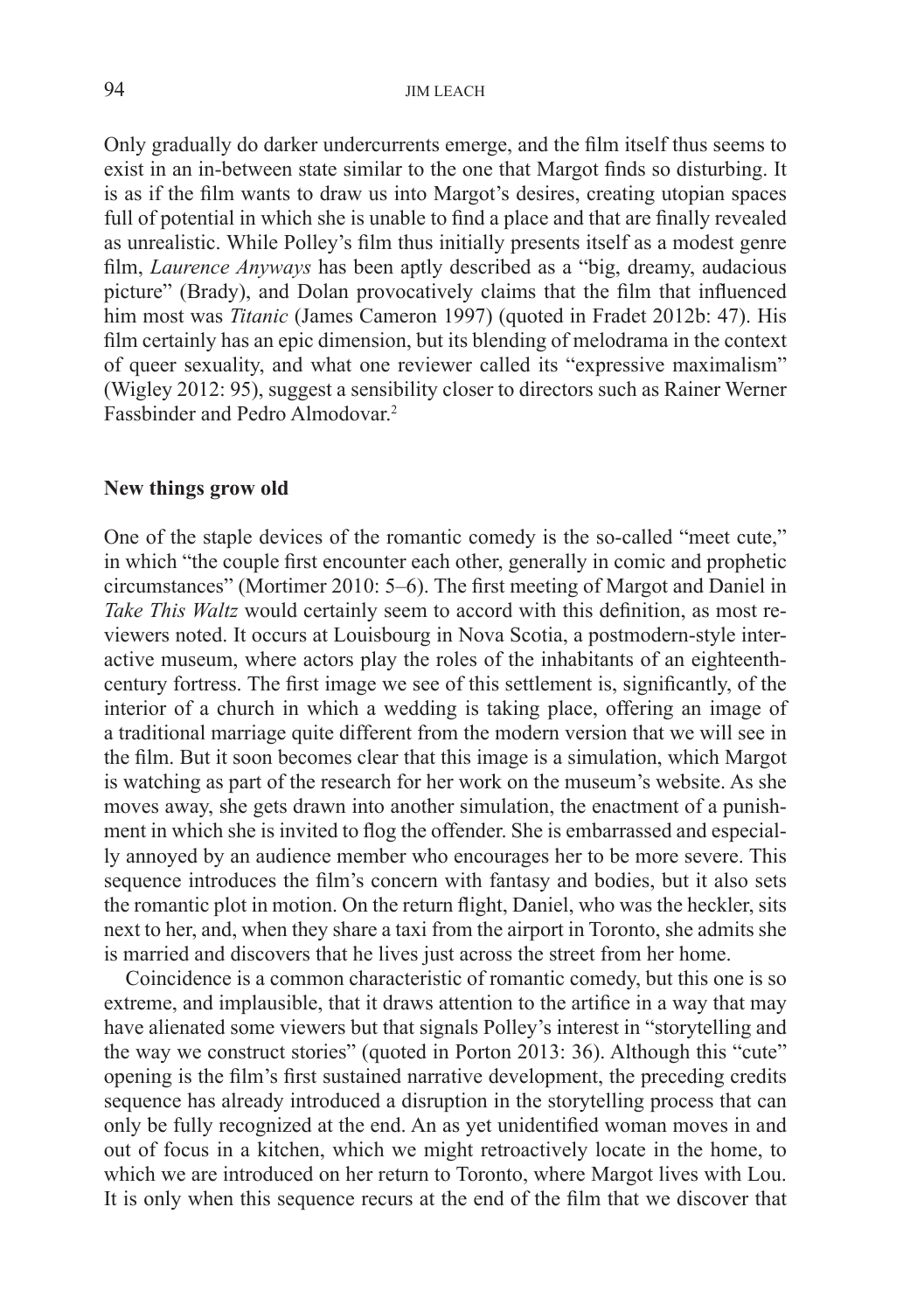the man who enters at the end is not Lou but Daniel, with whom she has been living since leaving her husband. At the beginning, the transition from the credits to the Louisbourg sequence is accomplished by shots of the feet of a woman who is carrying a suitcase and who then sits in front of a mirror in an empty room, presumably after the end of the affair whose beginning we are about to see. Although this is not apparent at the time, and easily missed later on, the effect is to suggest that the events in Nova Scotia, and indeed the rest of the film, are depicted in flashback filtered through Margot's memory and perhaps shaped by her imagination, an impression that is reinforced by the fact that she is present in every scene.



**Figure 1.** Margot (Michelle Williams) and Lou (Seth Rogen) in the kitchen. Photo by Michael Gibson, courtesy of Mongrel Media

Daniel certainly functions as a fantasy figure for Margot, and, as Catherine Wheatley suggests in her review, "one might speculate about whether he's even real" (2012: 113). But the relations between fantasy and reality are highly unstable in this film, and the possible shift into fantasy must be held in tension with elements that work in the reverse direction. As another critic notes, "throughout the film, there are scenes that are set up to be highly romantic or erotic, but small things happen that return both Margot and the viewer into reality" (Debono 2012: 74). Yet these returns to reality are embedded in a narrative that, as we have seen, bears signs of being filtered through the imagination (whether we regard this as Margot's, Polley's or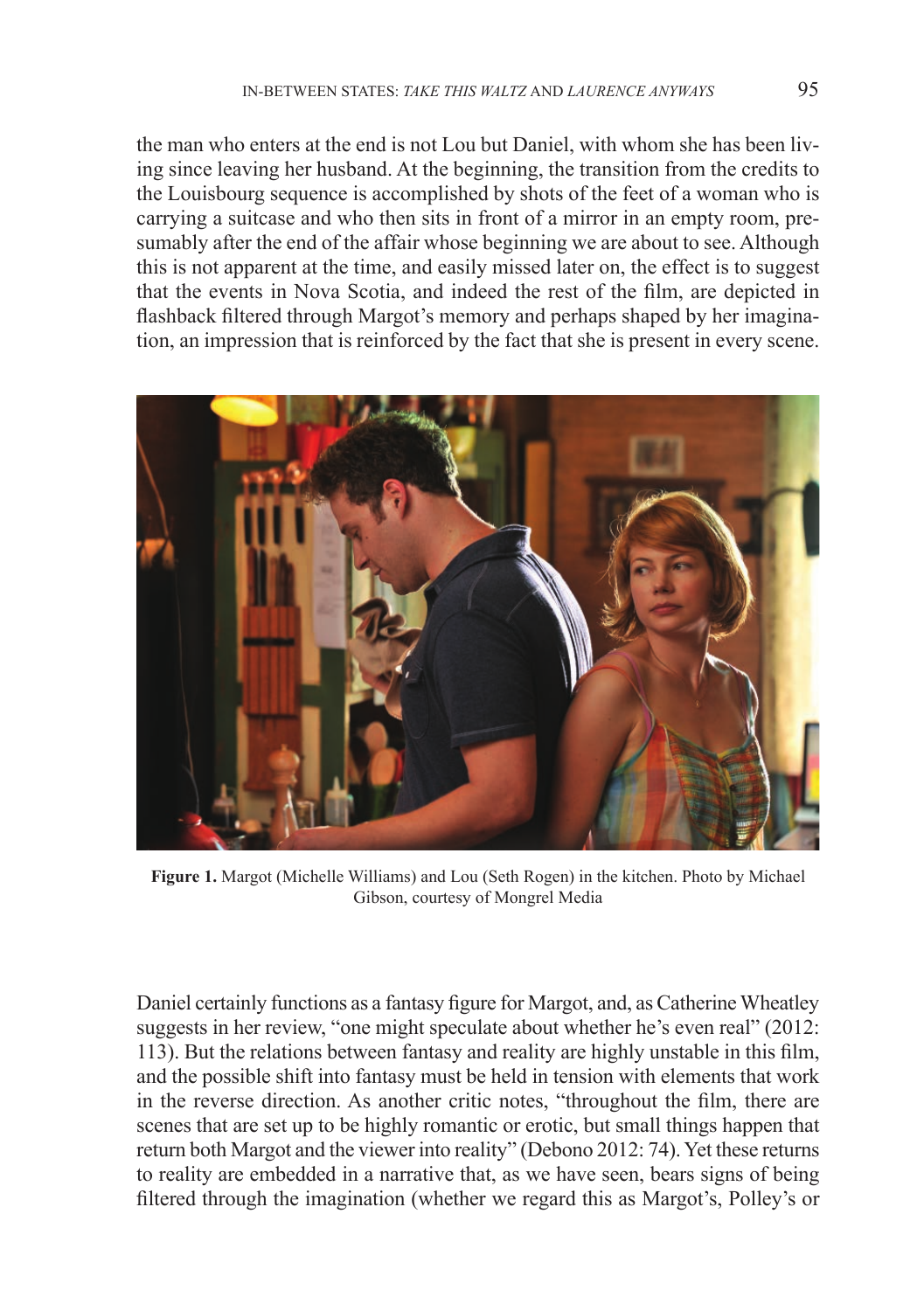the film's). One key moment occurs, after Daniel has moved away, when Margot decides to leave Lou and runs from her home to the beach, which has been identified as Daniel's favourite spot. The camera tracks in behind her as she sits beside the water, and she turns and smiles when Daniel's voice says, "There you are." However, we do not see him, and the following sequence in which they make love thus seems like a projection of her desire. But if what follows starts out as a possible fantasy within a fantasy, the film goes on to depict the dissolution of that fantasy.

As Polley herself suggests, the film raises the question: "Can passion and familiarity co-exist? Or does one crowd out the other?" (quoted in Johnson 2012: 71). This conflict governs the film's treatment of space, especially in the contrast between the domestic interiors, in which Margot and Lou are mostly seen together (Figure 1), and the outside, associated with Daniel and the possibilities he represents, first introduced in the natural and heritage spaces of Nova Scotia but also present in the magic spaces of Toronto as the film depicts it during a summer heat-wave. The division is not absolute, however, and as Luc Montpellier, the film's cinematographer, explains on the DVD, great care was taken to create the effect of outside light streaming into the house. As Margot becomes more and more estranged from Lou, there is a sequence in which she sits inside listening to music and Lou sits outside on the porch looking at her through the window. The music cuts in and out abruptly as the editing alternates between them, and they touch the windowpane and mime kisses through it, before he goes in and they embrace. Later, the window again separates them when he tells her to leave.

The domestic world of the home has been introduced, after Margot's return from Nova Scotia, by a close-up of an alarm clock going off in the morning, and the camera tracks up to look down on Margot and Lou lying on the bed. This overhead shot, and several others like it, recall a similar image in Atom Egoyan's *The Sweet Hereafter* (1997), in which Polley appeared, that represents an idealized memory of the family that Stephens (Ian Holm) has lost. The shots here convey a similar sense of security and vulnerability, but a key difference is the absence of the child sleeping between the couple in Egoyan's film. The only time a child is mentioned in *Take This Waltz* is when Margot suggests they might get a dog, and Lou replies, "A dog is like a starter for a kid." Although there is no sense that Margot thinks a child might be the answer to their problems, it is Lou who says he doesn't want to talk about it.

When they do try to express their love, the language translates sex into violence with playful phrases like, "I want to kick the snot out of you," and they live together in a casual intimacy in which he can wander around the bathroom when she is on the toilet or taking a shower. On the one occasion they do go out together, for their fifth anniversary, Daniel pulls them in his rickshaw as the sun slowly sets on Toronto, but Lou rebuffs her request for conversation by telling her, "I don't have anything to say... We live together, we know everything already." It is only after Margot tells him she is leaving that he finds words to express his regret that they will not grow old together, in a long montage sequence, which since Margot remains offscreen, is offered directly to the camera.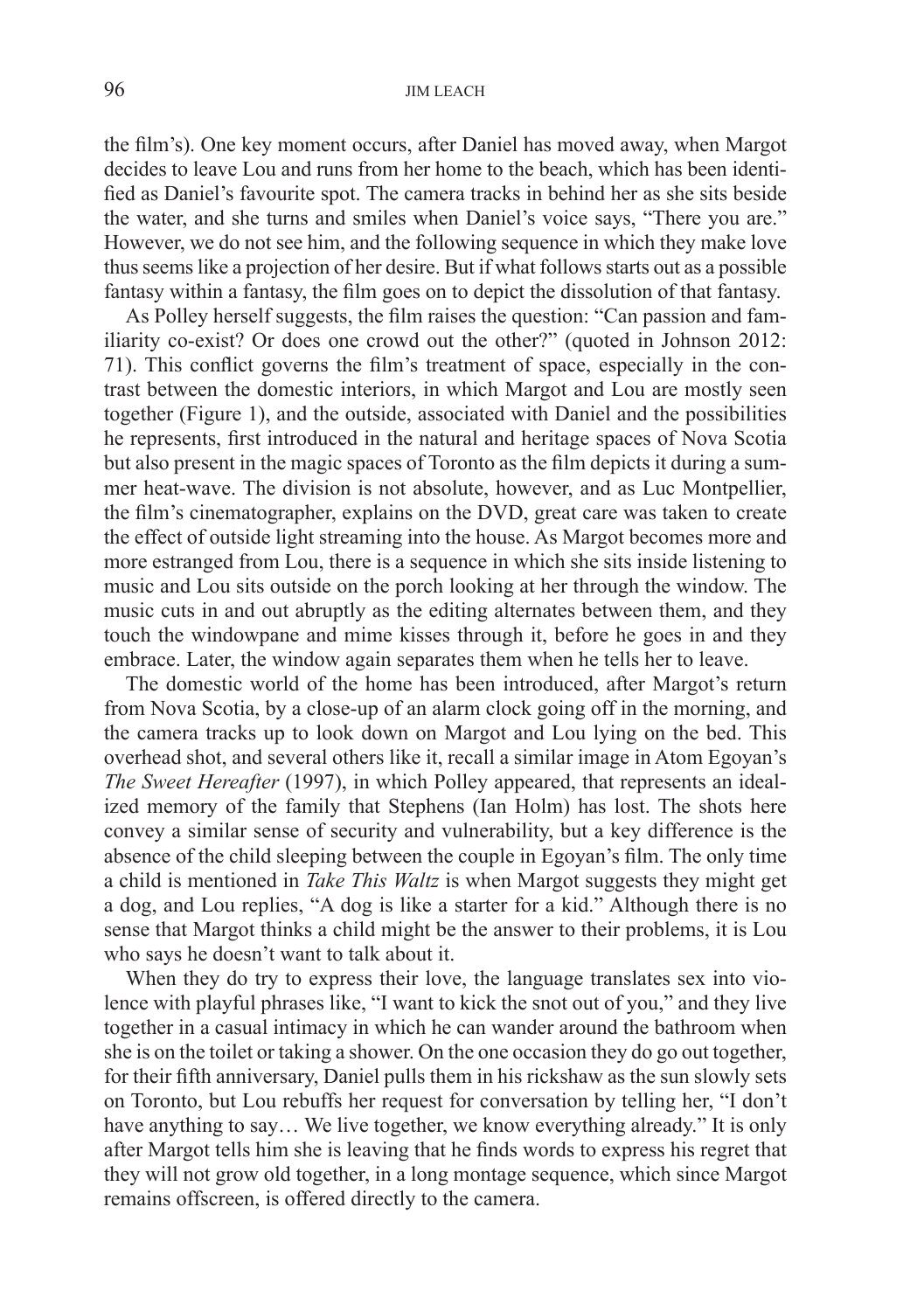If the domestic scenes depict a safe space in which linguistic rituals regulate the bodily lives of two people living in close proximity, Margot's attraction to Daniel offers a more playful and ambiguous relation between language and bodies to which she is at first reluctant to commit herself. While she hesitates, the film explores the relations between bodies and language, reality and fantasy. This is most evident in a series of sequences that begins with Margot working out with a group of women in a swimming pool. She notices that Daniel is watching and is so excited (or embarrassed) that she urinates in the water, an infraction that is exposed by a dye that turns her urine bright blue, prompting the male instructor to end the session. In the showers afterwards, the naked women stand around talking, revealing bodies of different shapes and ages. When Margot speaks of wanting "something new," one of the women tells her, "New things get old." There is a cut from the exposed female bodies to Daniel and Margot sitting outside a café, where he describes what he would do to her body if they made love, using the past tense as if it had already happened. The atmosphere is broken when they both burst into laughter, and she comments, "None of this is going to happen."



**Figure 2.** Daniel (Luke Kirby) and Margot on the Scrambler at Centre Island. Photo by Michael Gibson, courtesy of Mongrel Media

They project their desire into an imaginary (but very precise) future by making an appointment to kiss on the same date in thirty years at the lighthouse in Louisbourg at 2PM Eastern Standard Time. This lighthouse was first seen when Margot sat by the sea in a picturesque landscape after her humiliating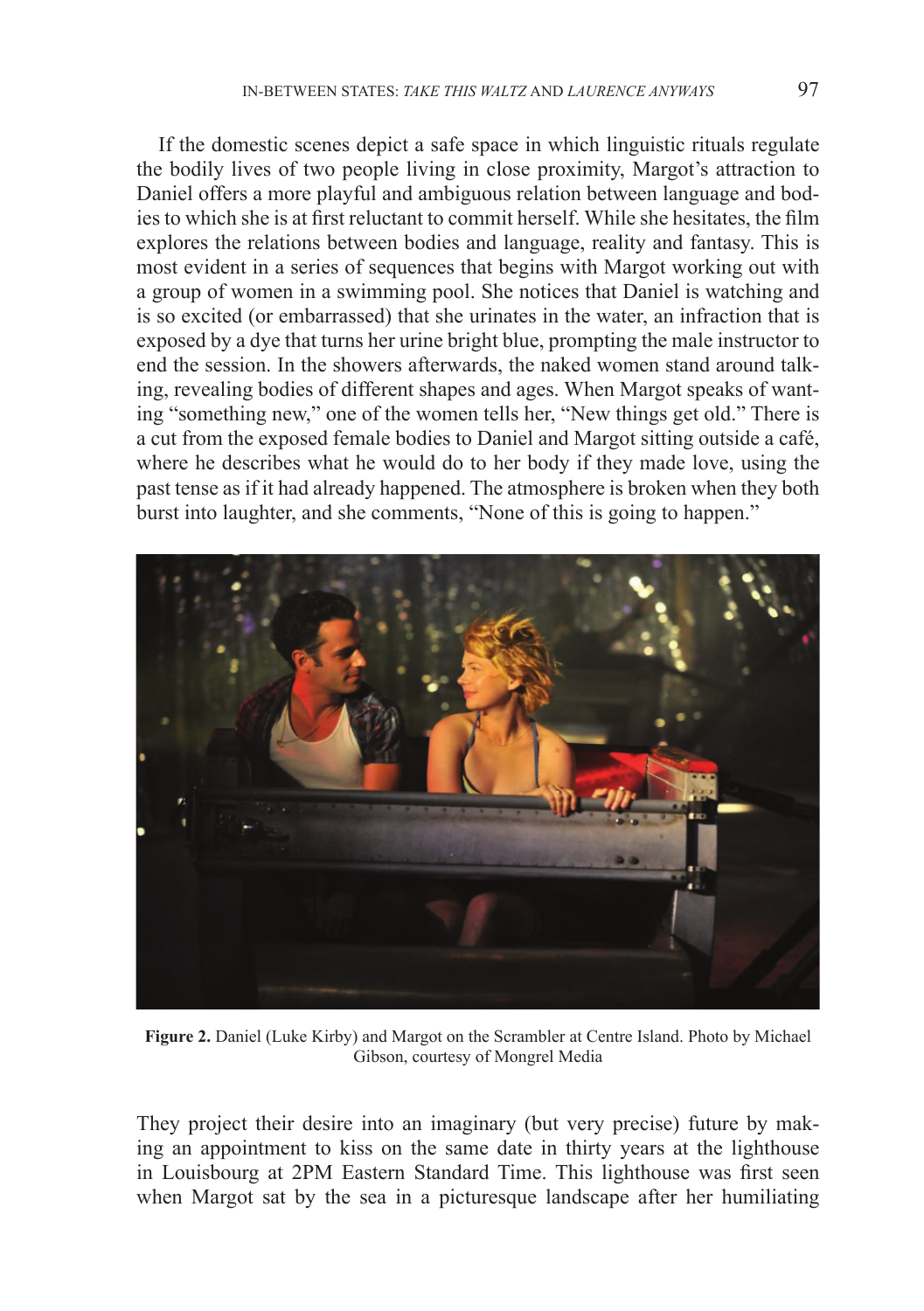experience at the fortress. After her hesitation prompts Daniel to move away, he informs her on a postcard with a picture of the lighthouse that he pushes through her mailbox. There is a fade to black, followed by a shot of a silhouetted couple in front of the lighthouse, which suggests that the film has jumped forward to the time of their assignation (except that the couple are clearly young), but a sudden cut to Margot in bed relocates the image to her imagination. The abrupt return to reality echoes earlier sequences in which the couple escape into imaginary worlds, as when they perform together in a beautiful underwater ballet only for Margot to draw away when Daniel touches her after they surface, and when they enjoy an exhilarating scrambler ride on Centre Island that comes to a sudden end when the music cuts out and the mechanical apparatus of the ride is revealed (Figure 2).

The song that accompanies the ride is "Video Killed the Radio Star" by the Buggles, released in 1979. Along with the lighting effects, it reinforces the visceral effect of this sequence that captures the elation of the moment when Margot no longer feels that she is between things, a utopian energy found in much of the music used in the film. Yet Tim Kroenert has suggested that the music has another, more critical, function, to signal that Margot is "in a state of arrested development," and, as he notes, "the film's title comes from a Leonard Cohen song that would have been released during Margot's childhood" (2012: 31). At one point, Daniel mocks her for using out-of-date language, and it is perhaps not insignificant that the film she and Lou see on their anniversary outing is *Mon oncle Antoine* (Claude Jutra 1971). Margot was born in 1982 so this film, often regarded as the best Canadian film ever made, is not from her childhood, but it does end with a freeze-frame of its adolescent protagonist caught at a moment when he must choose what to do with his life.

After Daniel (apparently) finds Margot on the beach, there is an abrupt cut to a loft, empty except for a bed in the centre, around which the camera moves as the naked couple make love passionately. The visual absence of Daniel in the previous scene suggests that this is a wish-fulfilment fantasy on Margot's part. However, the graphic physical reality of what we now see contradicts the impression that this may be an illusion, and the tension between fantasy and reality is reinforced as the camera continues to circle and creates a fluid montage sequence depicting time passing, with the couple in various poses and then having group sex with other men and women, all to the lugubrious accompaniment of Leonard Cohen singing the song after which the film is named. The sequence ends with the couple quietly watching television as Margot had earlier done with Lou. The implication is that, to the extent that Margot's desires have been fulfilled, the passion has gone out of the relationship, and at the end of the film she is left sitting alone on the Centre Island ride.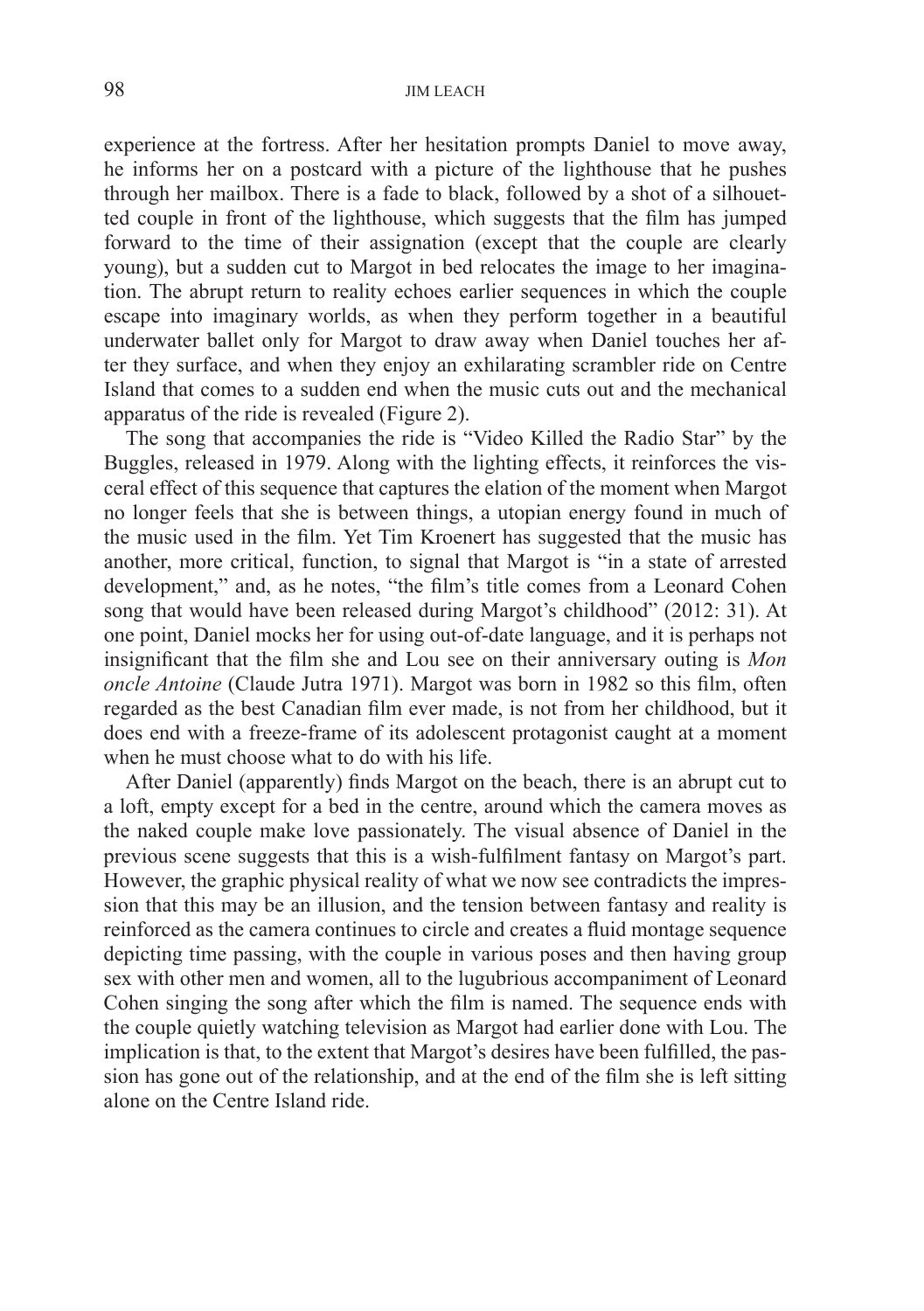#### **Not yet**

As might be expected, the opening sequences of *Laurence Anyways* are more immediately complicated than the apparently conventional opening of *Take This Waltz*. At first, we see only a black screen and hear voices from what seems to be a conversation between a female interviewer and a male author whom she addresses as Laurence Alia. When she asks him what he wants, he says he is looking for someone who can understand his language and who will question the distinction between those who are marginalized and those who "claim to be normal". Our first sight of Laurence is as a blurred female outline, and then the camera moves along a street past onlookers staring in apparent surprise, a reaction we will later recognize as provoked by Laurence's first public appearance dressed as a woman. This opening thus first frustrates the look of the spectator by withholding the image and then reminds us of the act of looking, while now withholding the object of these looks (even while representing the subjective point of view of that object). As the narrative develops, this sequence foreshadows the scandal caused by Laurence's rejection of "normal" gender codes and emphasizes how the sense of self is mediated through the look of others, but here it draws the spectator's attention to the construction of the film's story.

The film's narration, its construction of its story, is even more ambiguously linked to the protagonist's consciousness than in *Take This Waltz*, partly because of the multitude of other characters and partly because of the forceful presence of Frédérique (or Fred as she is usually known, see Figure 3). However, as in Polley's film, the ending returns to the beginning. After the opening street scene, a caption situates the next sequence "10 years earlier," in 1989, when Laurence announces that he wants to become a woman, and the film then proceeds chronologically, with captions indicating the passage of time and with extracts from the interview, which eventually becomes visually present, filling in gaps and suggesting Laurence's response to events. At the end, after Fred has married and moved to Trois-Rivières and Laurence has spent some time in the US, they both return to Montreal and meet in a bar. The reunion does not go well and they leave separately. The final sequence is a flashback to their first meeting (which we have not seen before), on a film set where Fred is working, and they introduce themselves. The ending of the plot is thus literally the beginning of the story, but we are now aware of all the emotional upheaval that will grow out of this meeting.

Laurence's decision to become a woman is motivated by his sense that his life as a man "isn't real," but, as in *Take That Waltz*, the boundary between reality and fantasy is difficult to define. While Laurence is not present in every scene as Margot is, and the snatches of the interview do not amount to a narration, the film's surrealist elements create what amounts to a "mindscreen" (Kawin 1978: 10) that seems to be generated by the tensions in the relationship between Laurence and Fred.<sup>3</sup> When he is beaten up on the street, a series of grotesque faces from Hieronymus Bosch paintings suggest his sense of a hostile, monstrous reality. Later, when he questions Fred about the men she has been with since she left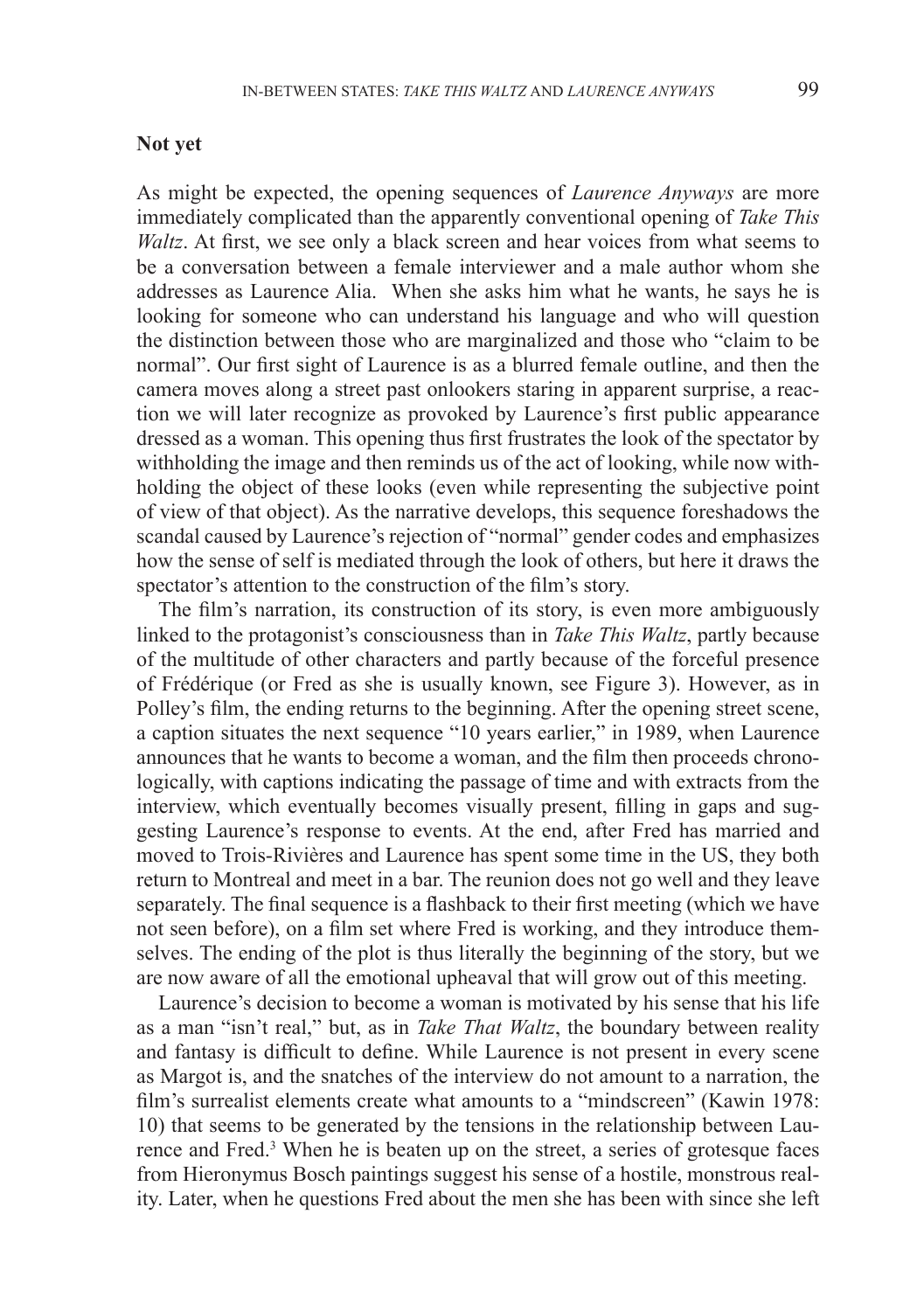him, her (false) admission that she is in love is followed by a shot of a butterfly emerging from his mouth. When Fred reads the book of poems he has sent her, water pours down on her inside the house, and, when they escape to an island, colourful clothes fall from the sky, evoking their momentary elation. In addition to this fantastic imagery, the screen is often suffused in coloured light, reminding us of an early conversation in which Laurence and Fred discuss the sexual implications of different colours.



**Figure 3.** Laurence (Melvin Poupaud) and Fred (Suzanne Clément) talk things over. © Lyla Films / Shayne Laverdière: still photographer

Their relationship, as depicted at the beginning of the film is based on a rejection of social conventions. They gleefully compile an ever-expanding list of "things that minimize our pleasures," but, at the end, Laurence tells her that their relationship was doomed even before he decided to become a woman, because they were "already marginal." He refers to their jobs and their families as obstacles that prevented them from fulfilling their potential, and, when they turn to their respective families after he announces his decision, neither proves very helpful. His mother (Nathalie Baye) greets him coldly and seems dominated by his sick father (Vincent Davy), who has never accepted him and now spends his days in front of the television, although Laurence's decision eventually leads to her decision to move out and get a divorce. Fred's family is more supportive but hostile to Laurence and opposed to her attempts to come to terms with his determination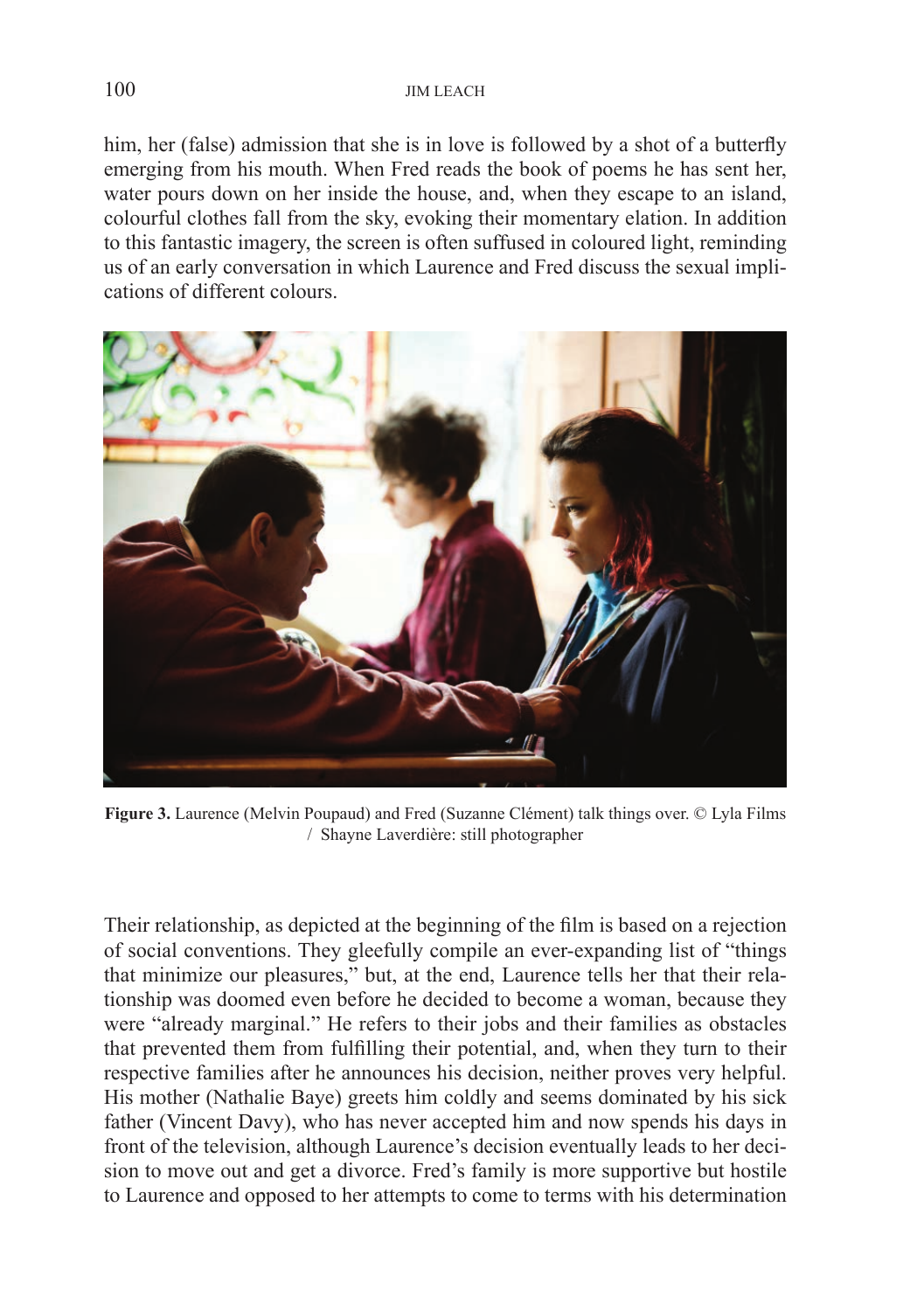to become a woman. After she breaks down and moves to Trois-Rivières, she marries and has a child, but comes to feel trapped in her new family life. Yet the idea of the family remains a potent one, and Laurence has earlier offered to give her a child and a house in an effort to persuade her to stay. She later confesses that she had an abortion before she left him.

When Laurence announces his decision, Fred asks him why he didn't tell her he was gay, but his sexuality is more complex and ambiguous than she assumes. He is anxious to continue their relationship, and, after she leaves, he starts a new relationship with Charlotte (Magalie Lépine-Blondeau), who becomes jealous of his obsession with Fred. The fact that "Laurence as a woman still loves Fred and will even have a girlfriend," means, as Zoé Protat suggests, "the film deals not with orientation but the nature of sexuality" (2012: 16). Indeed, the status of Laurence's sexuality remains highly ambiguous. At one point, he mentions that he is taking hormones but has not yet had the operation. Since the film does not show any medical appointments or procedures, while it emphasizes his appearances as a woman, it remains possible that he becomes a transvestite rather than a transsexual. Even after he tracks down Fred in Trois-Rivières, six years after he first decided to become a woman, she puts her hand on his crotch, and he tells her, "Not yet." The effect is to call into question conventional gender definitions, making clear that "Laurence never attains the status of 'woman' because there is no 'woman' to become" (Armbrecht 2013: 36).

The in-between state that Laurence assumes by deciding to change genders may or may not involve a bodily transformation, but it is also a matter of language and culture. It complicates the choice of pronouns, "he" or "she," in referring to the character, and Laurence's first book of poems is called "D'Elles," the female pronouns implying that it deals with the two "shes" in the central relationship. Dolan highlights the ambiguity by giving Laurence a name that can, in French, be used for either gender, while Fred's familiar name makes her sound male rather than female. This linguistic uncertainty extends to the cultural implications of the story. By casting a French actor to play the role of Laurence, and giving the character a French background, Dolan may have been meeting the needs of a Canada-France co-production, and reaching out to a French audience, but the mixture of a French accent and Québécois colloquialisms, suggests that Laurence's in-between state mirrors Quebec's cultural situation. Anglophone Quebec is almost completely absent, but Fred, who normally speaks colloquial Québécois French lapses into English when she gets excited, and the interviewer keeps switching into English when she speaks to Laurence off the record. These slippages are ironically replicated in the film's title, which is in (colloquial) English even in the French version, but, in the final analysis, while language is important, the film suggests that the characters are unable to articulate their motives and feelings, which are conveyed more fully, but necessarily ambiguously, by its extravagant mixture of images and music.

In other words, the film works as what Joshua Rothkopf (2013) calls "a melodrama about hidebound principles and body-bound realities." Laurence tries to transcend these constraints through poetry, and he and Fred often refer to the idea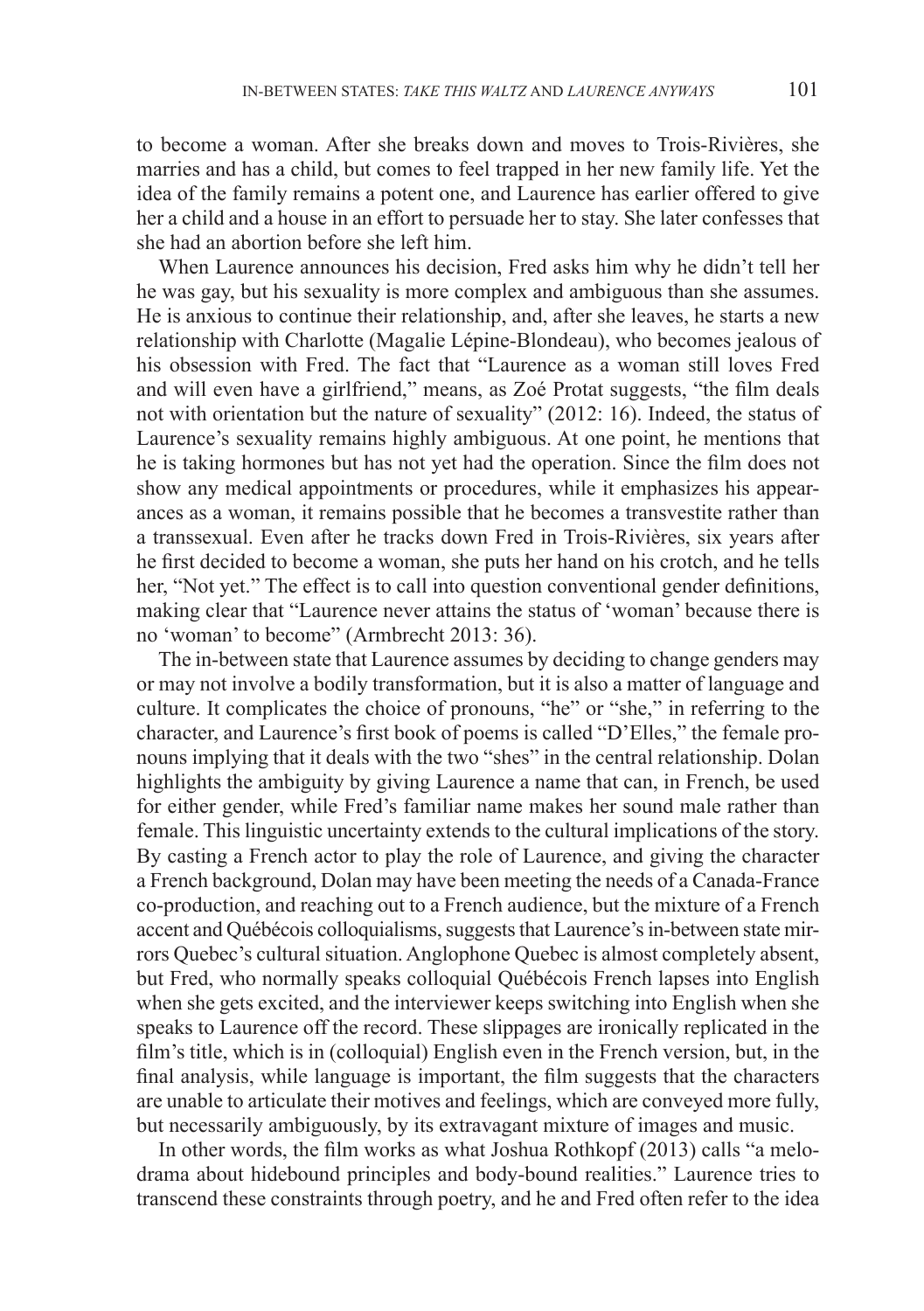of escaping to the Isle of Black, a fictional place alluding to the Isle of Wight and this film's equivalent to the Centre Island ride in *Take This Waltz*. When they do manage to get there, after Fred has left her new family, they enjoy an exhilarating sense of release, but, like Margot's ride, it can only be a temporary escape from reality (Figure 4). The film does imply some hope of change through its setting in a period when, according to Dolan, "people were scared shitless of anything different," even though Montreal "was a place many thought of as open-minded" (quoted in Hays 2012), implying that things may be better in the present. Within the film, the younger generation does seem more willing to accept Laurence's decision. When Laurence first appears in the classroom dressed as a woman, there is a long silence, until one student asks a question about the assignment they have been working on, and the class proceeds as normal; it is his colleagues who decide to fire him because of pressure from parents and the Ministry of Education. Yet Fred's experience suggests that change will not be a straightforward process, because, even though she tells Laurence, "Let's do this together," and insists to her sister that "our generation can take this," she is unable finally to adjust.

While the narrative ends with Laurence and Fred apart, the film's imagery suggests they enjoy a symbiotic relationship that organically connects them. As Tara Brady (2012) aptly puts it:

Throughout Laurence and Fred occupy all points of the gender spectrum. They're both swaggeringly masculine and ravishingly feminine – sometimes simultaneously, sometimes competitively so. It's not just the sex change.

As a woman, Laurence starts to look like Fred, suggesting that his overriding desire is not so much to have her as to become her (taking on her feminine vitality). Before she decides to settle down and raise a family, Fred goes to the opposite extreme and walks into an arts ball dressed in an evening gown with a plunging back that makes her look like a drag queen. At the end, when they meet in the bar, they both now have long dark hair, as opposed to Fred's profuse red hair and Laurence's short hair in the past. In the final flashback to their first meeting Fred has short "boyish" hair, which is very like Laurence's at the point their relationship begins. It is as if they move through a complex dance of identity and difference, in which they reflect the changes in each other but can only briefly coexist in the same place and time.

#### **Being oneself**

As we have seen, in their different ways, both films lay themselves open to accusations of superficiality, either by drawing on the conventions of a popular Hollywood genre (*Take This Waltz*) or by a flamboyant style that rejects the psychological realism expected of Québécois art cinema (*Laurence Anyways*). I have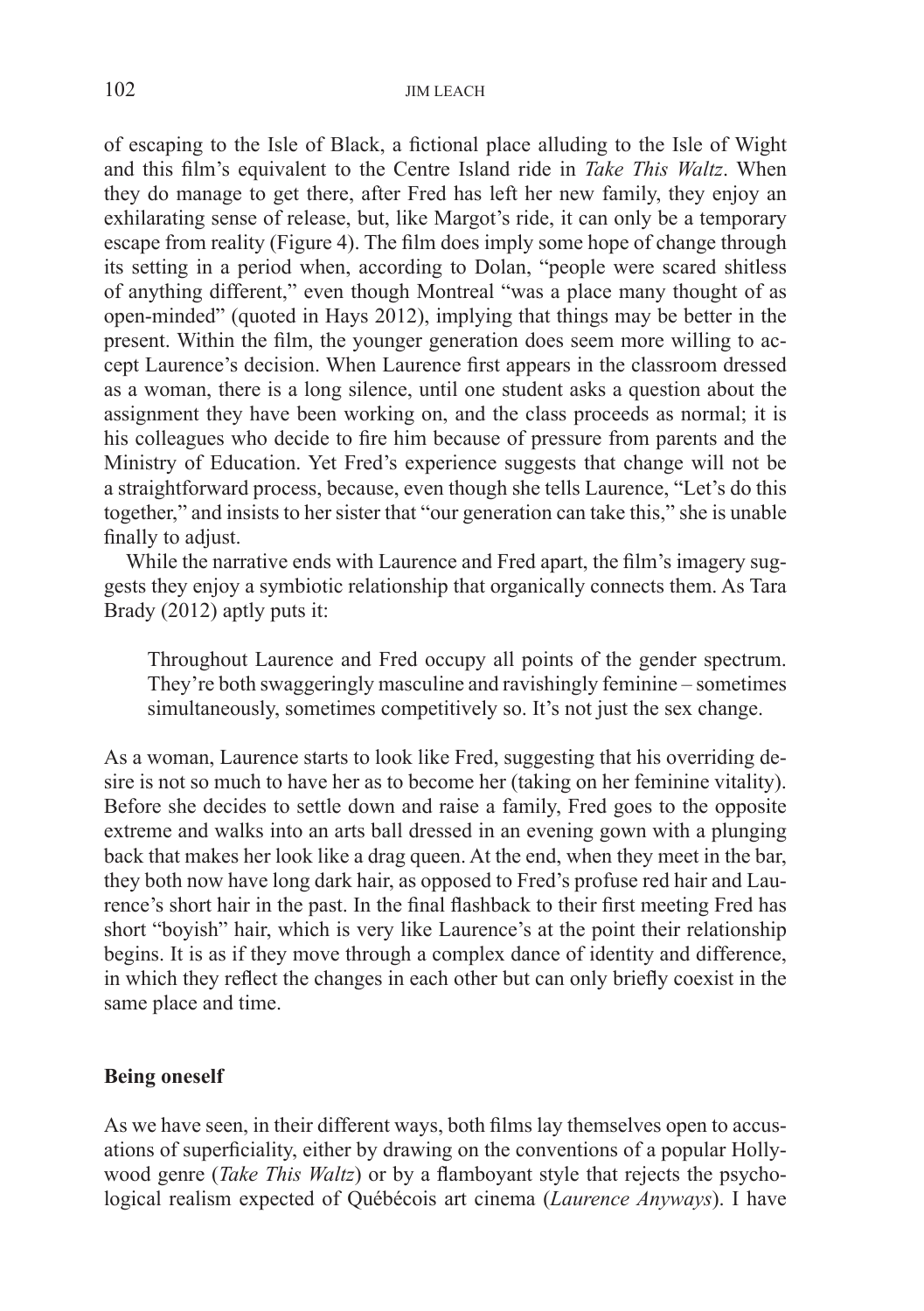

**Figure 4.** Laurence returning from the Isle of Black. © Lyla Films / Shayne Laverdière: still photographer

argued that in both films appearances are deceptive, and that each unsettles easy assumptions about the relations of surface and depth, image and self, fantasy and bodily reality. Rather than seeing these relations as oppositional, both films suggest that they flow into each other. Thomas J.D. Armbrecht, referring to Dolan's film, suggests, "fluidity is itself an important trope in the film: water can easily be understood as an element in perpetual change" (2013: 38). Water is at least as important an element in Polley's film, central to the pool, shower and beach sequences, and functions equally there as a motif representing the flow of desire and "the permeability of physical boundaries and between ideas conceived as opposites … in order to pose more profound questions about the state of becoming of a human being" (Armbrecht 2013: 32).

The period setting of *Laurence Anyways* has led critics to evoke its affinity with "French postmodernism of the 1980s" (Protat 2012: 17). In cinematic terms, the implication here is that Dolan's film was influenced by the French "cinéma du look," as developed in the 1980s in the films of Jean-Jacques Beineix, Luc Besson and Leos Carax, often dismissed for its use of techniques associated with advertising and music video at the expense of "social or ideological substance" (Vincendeau 1996: 50). Indeed, an early sequence in *Laurence Anyways* that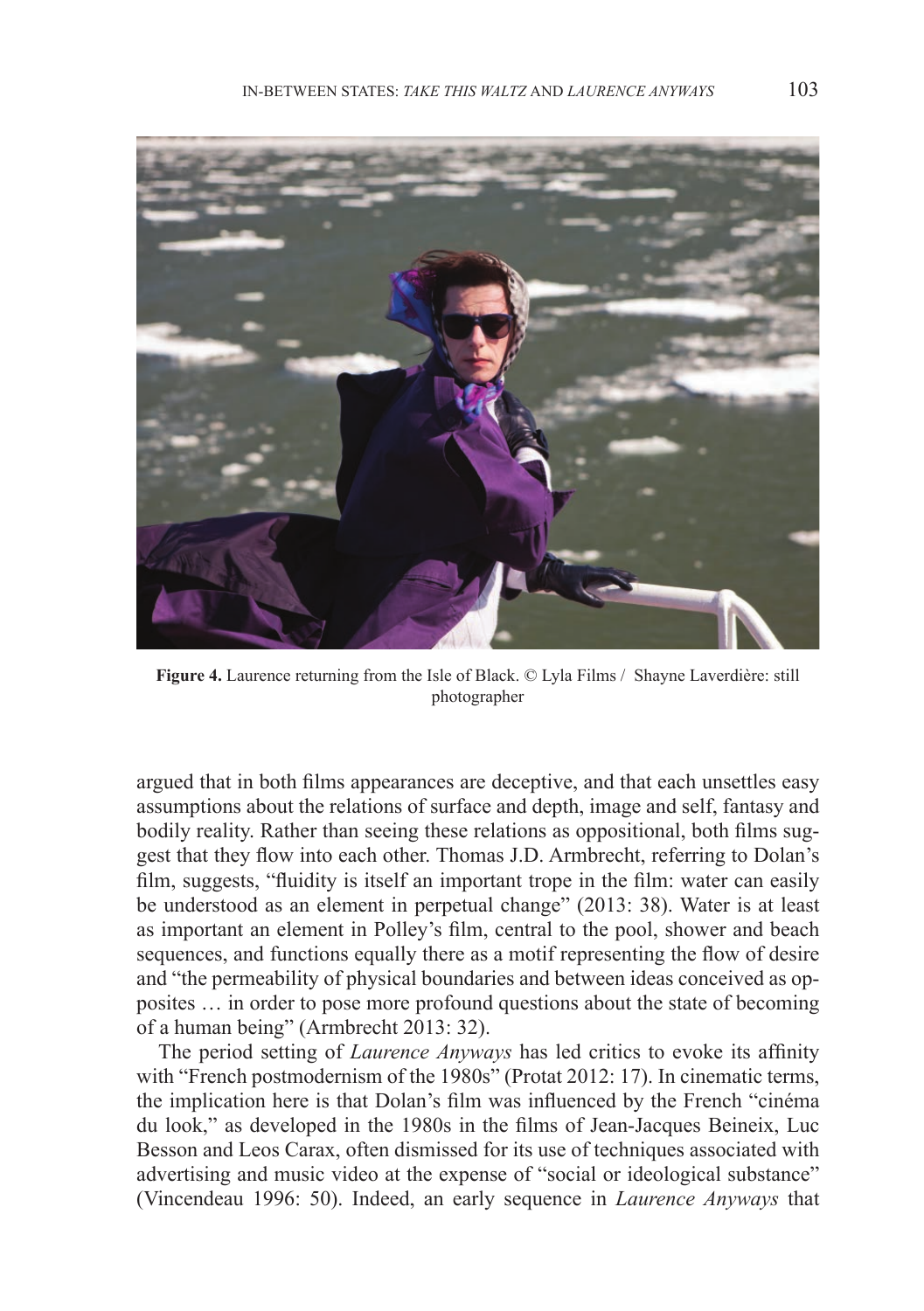shows Laurence and Fred making love in a bed over which hangs a reproduction of the *Mona Lisa* is clearly an allusion to the opening sequence of Beineix's *370 2 le matin* (1986), usually known in English as *Betty Blue*, whose graphic sexual imagery sets up a film (even longer than Dolan's) that explores the emotional disintegration of its rebellious heroine.4 This French movement had a belated impact in Quebec during the period in which Dolan's film is set, in films such as *Maelström* (Denis Villeneuve 1999), *Un Crabe dans la tête*/*Soft Shell Man* (2001) and *La Turbulence des fluides*/*Chaos and Desire* (Manon Briand, 2002), which were also accused of a superficial concern with appearances rather than building on the realist and art cinema traditions that critics valued. In the case of *Laurence Anyways*, however, some critics were willing to accept that "it is from the surface that all the depth of Dolan's work emerges, nailing appearances in order to go beyond them" (Fradet 2012a: 48).

While adhering more closely to the conventions of classical narrative, *Take This Waltz* moves very far away from the apparently superficial generic imagery of its opening sequences. Near the end of the film, Geraldine (Sarah Silverman), Margot's sister-in-law, an alcoholic whose struggles with addiction mirror Margot's discontent with her married life, tells her, "Life has a gap in it. It just does." Polley herself has said the idea for the film was planted when she read Buddhist writings that addressed "the concept of emptiness and having a gap in your life" (quoted in Johnson 2012: 71). Not only is this "gap" central to Buddhist thought but also to the Lacanian psychoanalytic theory on which Monk draws in the quotation I have used as the epigraph to this essay and according to which "desire, be it understood as sexual or discursive, is founded upon … a lack: one desires because that desire can never be fulfilled (just as language can never adequately name its object)" (Cavell and Dickinson xxv). The film may illustrate this idea, but it leaves us in an ambiguous relation to Margot's efforts to fill the gap.

Both films deal with characters who challenge what they experience as oppressive gender roles prescribed as "normal," but whose determined pursuit of their desires is ultimately seen as destructive both for them and the other people in their lives. In doing so, they make it difficult for the spectator to identify in a straightforward way with characters who are in many ways attractive, and the focal point of the narratives, but whose actions are often highly dubious. The question that Tara Brady (2012) finds in *Laurence Anyways* can also be applied to *Take This Waltz*: "Can anyone be true to his or her inner self in the context of romantic love? More importantly, should anyone?" In the end, both films refuse to judge characters who have tested the limits of desire and must confront the gap in their lives. Armbrecht points out that, "whatever stages she goes through or people she meets, Laurence remains Laurence, anyway" (2013: 32), while Catherine Wheatley similarly suggests, "the bittersweet truth of Polley's beautiful film is that it's inevitable: no matter who we love, we are always ourselves, and with it we are always alone" (2012: 113). These endings may correspond to a Canadian tradition that, as Monk suggests, is suspicious of the happy endings associated with Hollywood; yet the experience of watching these vibrant and often viscer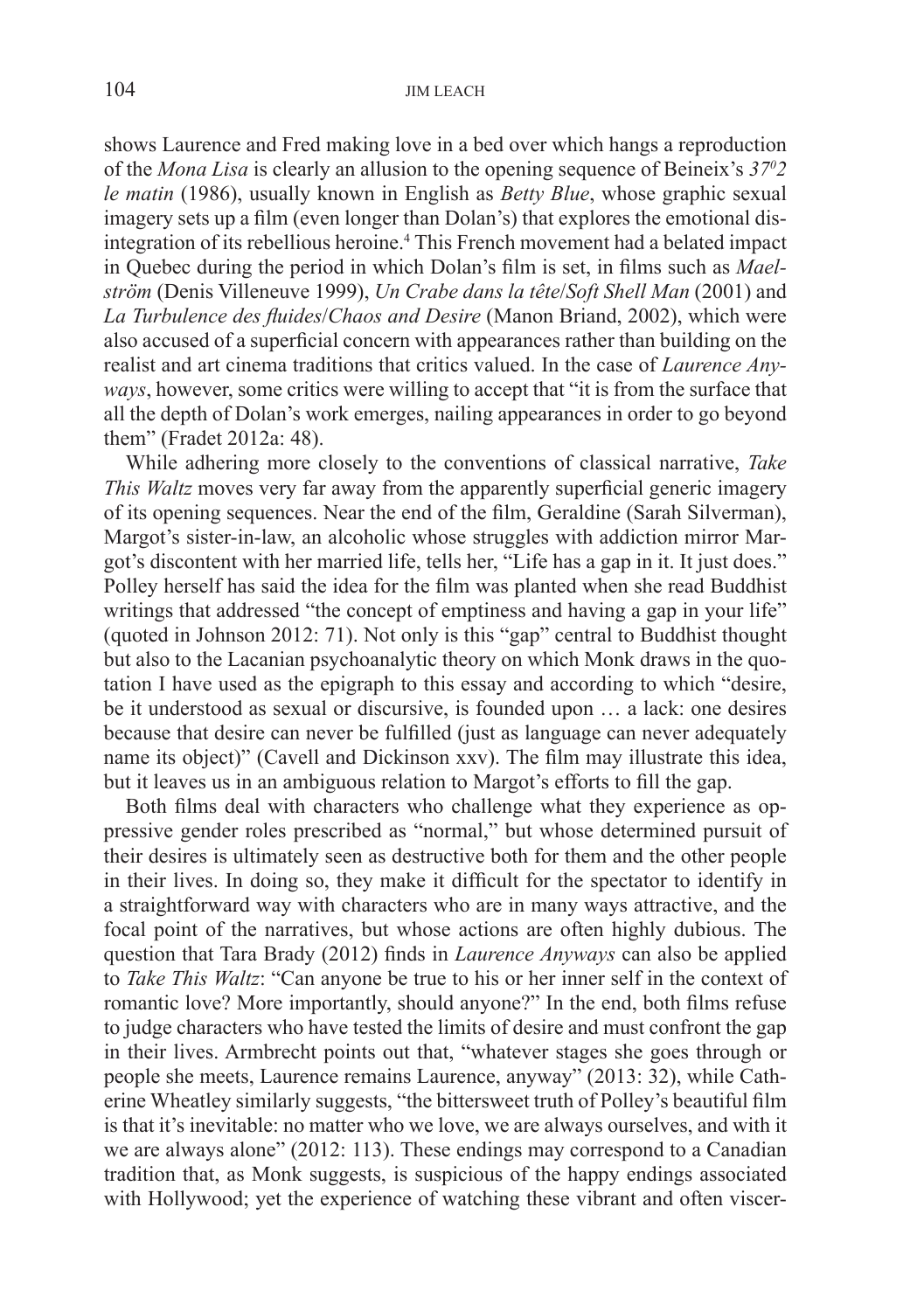ally affective films depicting in-between states resonates not only with the perennial question of Canadian identity but also with much broader questions of the postmodern, or simply the human, condition.5

#### **Notes**

- 1 Polley started acting at the age of four and achieved fame playing the young heroine in the CBC-TV series *Road to Avonlea* (1990–94). Dolan started at the age of five on Quebec television.
- <sup>2</sup> The sexual indeterminacy of the characters in many films by these German and Spanish directors gives them a "queer" tonality relevant to Dolan's film, but I am thinking here particular of the depiction of the transsexual Erwin/Elvira in Fassbinder's *In a Year With 13 Moons* (1978) and the plethora of transvestites and transsexuals in Almodovar's *Bad Education* (2004).
- <sup>3</sup> Kawin uses the term "mindscreen" for the representation of subjectivity not through what a character says (voice-over) or sees (subjective camera) but through what he/she thinks. However, it is clear from his use of the concept that the mind in question is not necessarily conscious. His discussion of *Last Year at Marienbad* (Alain Resnais 1961) is suggestive in relation to *Laurence Anyways* in the claim that it presents "the interrelated mindscreens of at least two characters" (1978: 80). This would allow for the presence of Fred's subjectivity in Dolan's film, although the title and the interview material that runs throughout ensure that Laurence's mindscreen is dominant.
- <sup>4</sup> The allusion also points to a contrast in that Beineix's film was notorious for its graphic sex scenes whereas, as Dolan points out, *Laurence Anyways* is "a film about sexual identity, but without sex" (quoted in Armbrecht 2013: 32).
- <sup>5</sup> Neither of these films pays much attention to the diasporic communities in Canada to whom in-between states would also be quite familiar.

#### **References**

- Armbrecht, Thomas J.D. (2013) "'On ne se baigne deux fois dans le même fleuve': L'ontologie trans- de *Laurence, Anyways*." *L'Esprit Créateur* 53 (1), Spring, 31–44.
- Brady, Tara (2012) "*Laurence Anyways*." *Irish Times*, 7 December.
- Cavell, Richard, and Peter Dickinson (2006) "Sex and Canada: A Theoretical Introduction". In: Cavell Richard and Peter Dickinson (ed.) *Sexing the Maple: A Canadian Sourcebook*. Peterborough: Broadview Press, xiii–xliii.
- Debono, John (2012) "*Take This Waltz*: A Refreshingly Honest Portrayal of Youth and Love." *Film Matters*, Summer, 74–75.
- Dequen, Bruno (2012) "Je t'aime, moi non plus." *24 Images* 158, September, 64.
- Fradet, Pierre-Alexandre (2012a) "*Laurence Anyways*: Aux profondeurs de la surface." *Séquences* 279, July–August, 48.
- Fradet, Pierre-Alexandre (2012b) "Xavier Dolan." *Séquences* 279, July–August, 46–47.
- Hays, Matthew (2012) "Drama Queen." *Xtra*, 6 September.
- Johnson, Brian D. (2012) "This Documentary Needs a Spoiler Alert." *Maclean's* 125 (40), 15 October, 71.
- Kawin, Bruce (1978) *Mindscreen: Bergman, Godard, and First-Person Film*. Princeton: Princeton University Press.
- Kroenert, Tim (2012) "Intimate Study of a Failing Marriage." *Eureka Street* 22 (11), 15 June, 31–32.